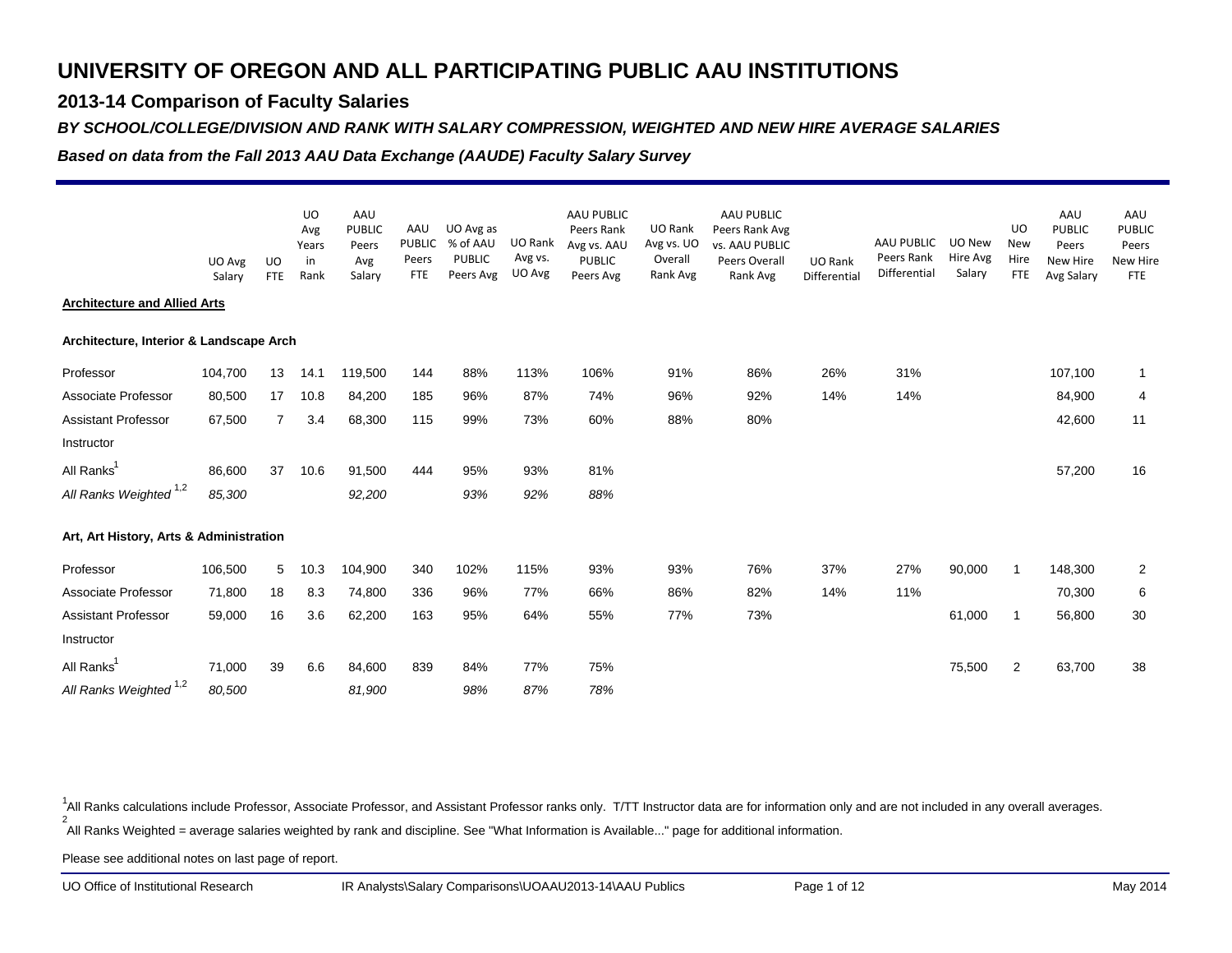### **2013-14 Comparison of Faculty Salaries**

#### *BY SCHOOL/COLLEGE/DIVISION AND RANK WITH SALARY COMPRESSION, WEIGHTED AND NEW HIRE AVERAGE SALARIES*

*Based on data from the Fall 2013 AAU Data Exchange (AAUDE) Faculty Salary Survey*

|                                            | UO Avg<br>Salary | UO<br><b>FTE</b> | <b>UO</b><br>Avg<br>Years<br>in<br>Rank | AAU<br><b>PUBLIC</b><br>Peers<br>Avg<br>Salary | AAU<br>PUBLIC<br>Peers<br><b>FTE</b> | UO Avg as<br>% of AAU<br><b>PUBLIC</b><br>Peers Avg | UO Rank<br>Avg vs.<br>UO Avg | AAU PUBLIC<br>Peers Rank<br>Avg vs. AAU<br>PUBLIC<br>Peers Avg | UO Rank<br>Avg vs. UO<br>Overall<br>Rank Avg | <b>AAU PUBLIC</b><br>Peers Rank Avg<br><b>vs. AAU PUBLIC</b><br>Peers Overall<br>Rank Avg | <b>UO Rank</b><br>Differential | <b>AAU PUBLIC</b><br>Peers Rank<br>Differential | UO New<br>Hire Avg<br>Salary | UO<br><b>New</b><br>Hire<br><b>FTE</b> | AAU<br>PUBLIC<br>Peers<br>New Hire<br>Avg Salary | AAU<br><b>PUBLIC</b><br>Peers<br>New Hire<br><b>FTE</b> |
|--------------------------------------------|------------------|------------------|-----------------------------------------|------------------------------------------------|--------------------------------------|-----------------------------------------------------|------------------------------|----------------------------------------------------------------|----------------------------------------------|-------------------------------------------------------------------------------------------|--------------------------------|-------------------------------------------------|------------------------------|----------------------------------------|--------------------------------------------------|---------------------------------------------------------|
| <b>Architecture and Allied Arts</b>        |                  |                  |                                         |                                                |                                      |                                                     |                              |                                                                |                                              |                                                                                           |                                |                                                 |                              |                                        |                                                  |                                                         |
| <b>Planning, Public Policy, &amp; Mgmt</b> |                  |                  |                                         |                                                |                                      |                                                     |                              |                                                                |                                              |                                                                                           |                                |                                                 |                              |                                        |                                                  |                                                         |
| Professor                                  | 121,400          | 1                | 1.1                                     | 150,600                                        | 195                                  | 81%                                                 | 131%                         | 133%                                                           | 106%                                         | 109%                                                                                      | 31%                            | 45%                                             |                              |                                        | 190,000                                          | $\mathbf{1}$                                            |
| Associate Professor                        | 92,500           | 3                | 5.1                                     | 99,200                                         | 174                                  | 93%                                                 | 100%                         | 88%                                                            | 111%                                         | 109%                                                                                      | 19%                            | 15%                                             |                              |                                        | 82,400                                           | $\overline{7}$                                          |
| Assistant Professor                        | 75,100           | 6                | 2.8                                     | 82,600                                         | 165                                  | 91%                                                 | 81%                          | 73%                                                            | 98%                                          | 97%                                                                                       |                                |                                                 | 76,000                       | 2                                      | 85,700                                           | 32                                                      |
| Instructor                                 |                  |                  |                                         |                                                |                                      |                                                     |                              |                                                                |                                              |                                                                                           |                                |                                                 |                              |                                        |                                                  |                                                         |
| All Ranks                                  | 84,900           | 10               | 3.3                                     | 112,800                                        | 534                                  | 75%                                                 | 92%                          | 100%                                                           |                                              |                                                                                           |                                |                                                 | 76,000                       | $\overline{2}$                         | 87,700                                           | 40                                                      |
| All Ranks Weighted <sup>1,2</sup>          | 97,600           |                  |                                         | 112,900                                        |                                      | 86%                                                 | 105%                         | 108%                                                           |                                              |                                                                                           |                                |                                                 |                              |                                        |                                                  |                                                         |
| <b>AAA Total</b>                           |                  |                  |                                         |                                                |                                      |                                                     |                              |                                                                |                                              |                                                                                           |                                |                                                 |                              |                                        |                                                  |                                                         |
| Professor                                  | 106,100          | 19               | 12.4                                    | 121,100                                        | 679                                  | 88%                                                 | 114%                         | 107%                                                           | 92%                                          | 88%                                                                                       | 31%                            | 33%                                             | 90,000                       | 1                                      | 148,400                                          | 4                                                       |
| Associate Professor                        | 77,300           | 38               | 9.2                                     | 83,400                                         | 695                                  | 93%                                                 | 83%                          | 74%                                                            | 92%                                          | 91%                                                                                       | 14%                            | 11%                                             |                              |                                        | 78,700                                           | 17                                                      |
| <b>Assistant Professor</b>                 | 64,400           | 29               | 3.4                                     | 71,400                                         | 443                                  | 90%                                                 | 69%                          | 63%                                                            | 84%                                          | 84%                                                                                       |                                |                                                 | 71,000                       | 3                                      | 67,300                                           | 73                                                      |
| Instructor                                 |                  |                  |                                         |                                                |                                      |                                                     |                              |                                                                |                                              |                                                                                           |                                |                                                 |                              |                                        |                                                  |                                                         |
| All Ranks <sup>1</sup>                     | 79,300           | 86               | 7.9                                     | 94,600                                         | 1,817                                | 84%                                                 | 86%                          | 84%                                                            |                                              |                                                                                           |                                |                                                 | 75,700                       | 4                                      | 72,900                                           | 94                                                      |
| All Ranks Weighted <sup>1,2</sup>          | 83,800           |                  |                                         | 93,500                                         |                                      | 90%                                                 | 90%                          | 89%                                                            |                                              |                                                                                           |                                |                                                 |                              |                                        |                                                  |                                                         |

2 All Ranks Weighted = average salaries weighted by rank and discipline. See "What Information is Available..." page for additional information. <sup>1</sup>All Ranks calculations include Professor, Associate Professor, and Assistant Professor ranks only. T/TT Instructor data are for information only and are not included in any overall averages.

Please see additional notes on last page of report.

UO Office of Institutional Research

IR Analysts\Salary Comparisons\UOAAU2013-14\AAU Publics Page 2 of 12 May 2014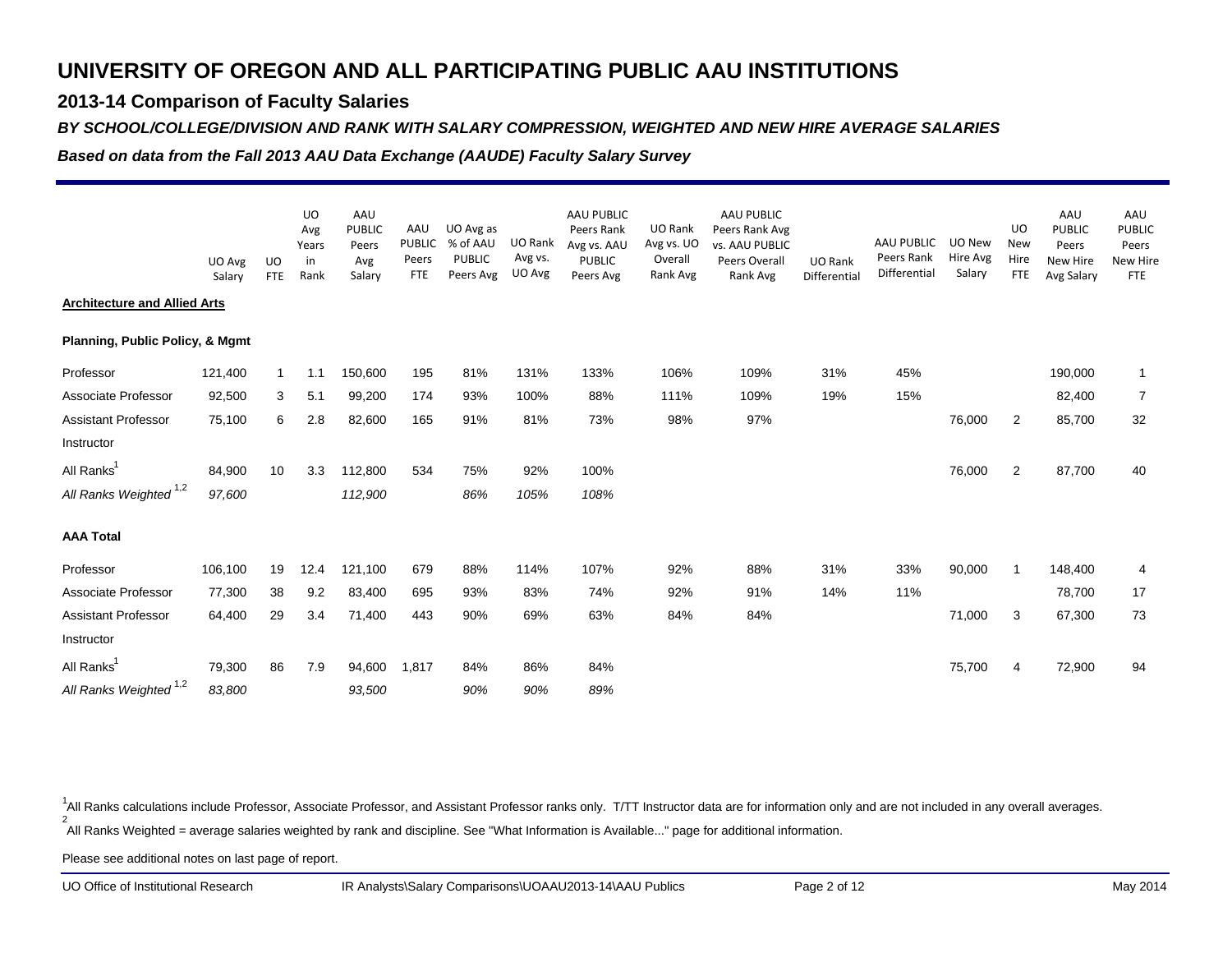### **2013-14 Comparison of Faculty Salaries**

#### *BY SCHOOL/COLLEGE/DIVISION AND RANK WITH SALARY COMPRESSION, WEIGHTED AND NEW HIRE AVERAGE SALARIES*

*Based on data from the Fall 2013 AAU Data Exchange (AAUDE) Faculty Salary Survey*

|                                     |                  |                  | <b>UO</b><br>Avg    | AAU<br><b>PUBLIC</b>   | AAU                           | UO Avg as                              |                              | AAU PUBLIC<br>Peers Rank                  | UO Rank                           | AAU PUBLIC<br>Peers Rank Avg                |                                |                                          |                              | <b>UO</b>                        | AAU<br><b>PUBLIC</b>            | AAU<br><b>PUBLIC</b>                   |
|-------------------------------------|------------------|------------------|---------------------|------------------------|-------------------------------|----------------------------------------|------------------------------|-------------------------------------------|-----------------------------------|---------------------------------------------|--------------------------------|------------------------------------------|------------------------------|----------------------------------|---------------------------------|----------------------------------------|
|                                     | UO Avg<br>Salary | UO<br><b>FTE</b> | Years<br>in<br>Rank | Peers<br>Avg<br>Salary | <b>PUBLIC</b><br>Peers<br>FTE | % of AAU<br><b>PUBLIC</b><br>Peers Avg | UO Rank<br>Avg vs.<br>UO Avg | Avg vs. AAU<br><b>PUBLIC</b><br>Peers Avg | Avg vs. UO<br>Overall<br>Rank Avg | vs. AAU PUBLIC<br>Peers Overall<br>Rank Avg | <b>UO Rank</b><br>Differential | AAU PUBLIC<br>Peers Rank<br>Differential | UO New<br>Hire Avg<br>Salary | <b>New</b><br>Hire<br><b>FTE</b> | Peers<br>New Hire<br>Avg Salary | Peers<br><b>New Hire</b><br><b>FTE</b> |
| <b>College of Arts and Sciences</b> |                  |                  |                     |                        |                               |                                        |                              |                                           |                                   |                                             |                                |                                          |                              |                                  |                                 |                                        |
| <b>CAS Humanities</b>               |                  |                  |                     |                        |                               |                                        |                              |                                           |                                   |                                             |                                |                                          |                              |                                  |                                 |                                        |
| Professor                           | 96,700           | 42               | 8.3                 | 119,200                | 1,864                         | 81%                                    | 104%                         | 105%                                      | 84%                               | 86%                                         | 27%                            | 36%                                      |                              |                                  | 118,800                         | 22                                     |
| Associate Professor                 | 71,500           | 48               | 5.8                 | 78,200                 | 1,564                         | 91%                                    | 77%                          | 69%                                       | 85%                               | 86%                                         | 12%                            | 11%                                      | 104,000                      | 1                                | 70,400                          | 20                                     |
| <b>Assistant Professor</b>          | 60,000           | 36               | 2.5                 | 65,500                 | 750                           | 92%                                    | 65%                          | 58%                                       | 78%                               | 77%                                         |                                |                                          | 62,600                       | 5                                | 64,600                          | 146                                    |
| Instructor                          | 62,400           | 1                | 20.1                |                        |                               |                                        | 67%                          |                                           | 85%                               |                                             |                                |                                          |                              |                                  |                                 |                                        |
| All Ranks <sup>1</sup>              | 76,600           | 126              | 5.7                 | 94,200                 | 4,178                         | 81%                                    | 83%                          | 83%                                       |                                   |                                             |                                |                                          | 69,500                       | 6                                | 71,500                          | 188                                    |
| All Ranks Weighted <sup>1,2</sup>   | 77,100           |                  |                     | 89,300                 |                               | 86%                                    | 83%                          | 85%                                       |                                   |                                             |                                |                                          |                              |                                  |                                 |                                        |
| <b>CAS Natural Sciences</b>         |                  |                  |                     |                        |                               |                                        |                              |                                           |                                   |                                             |                                |                                          |                              |                                  |                                 |                                        |
| Professor                           | 112,800          | 90               | 11.9                | 136,200                | 4,716                         | 83%                                    | 122%                         | 120%                                      | 98%                               | 98%                                         | 31%                            | 39%                                      |                              |                                  | 133,200                         | 30                                     |
| Associate Professor                 | 84,000           | 42               | 6.5                 | 91,700                 | 1,996                         | 92%                                    | 91%                          | 81%                                       | 100%                              | 101%                                        | 10%                            | 10%                                      |                              |                                  | 107,400                         | 25                                     |
| <b>Assistant Professor</b>          | 74,500           | 37               | 2.4                 | 80,700                 | 1,383                         | 92%                                    | 80%                          | 71%                                       | 97%                               | 94%                                         |                                |                                          | 79,400                       | 7                                | 78,700                          | 214                                    |
| Instructor                          | 75,800           | 5                | 11.1                | 55,000                 | $\mathbf{1}$                  | 138%                                   | 82%                          | 49%                                       | 103%                              | 50%                                         |                                |                                          |                              |                                  | 55,000                          | $\mathbf{1}$                           |
| All Ranks <sup>1</sup>              | 97,300           | 169              | 8.5                 | 115,700                | 8,095                         | 84%                                    | 105%                         | 102%                                      |                                   |                                             |                                |                                          | 79,400                       | 7                                | 87,400                          | 269                                    |
| All Ranks Weighted <sup>1,2</sup>   | 91,600           |                  |                     | 104,600                |                               | 88%                                    | 99%                          | 100%                                      |                                   |                                             |                                |                                          |                              |                                  |                                 |                                        |

2 All Ranks Weighted = average salaries weighted by rank and discipline. See "What Information is Available..." page for additional information. <sup>1</sup>All Ranks calculations include Professor, Associate Professor, and Assistant Professor ranks only. T/TT Instructor data are for information only and are not included in any overall averages.

Please see additional notes on last page of report.

UO Office of Institutional Research

IR Analysts\Salary Comparisons\UOAAU2013-14\AAU Publics Page 3 of 12 May 2014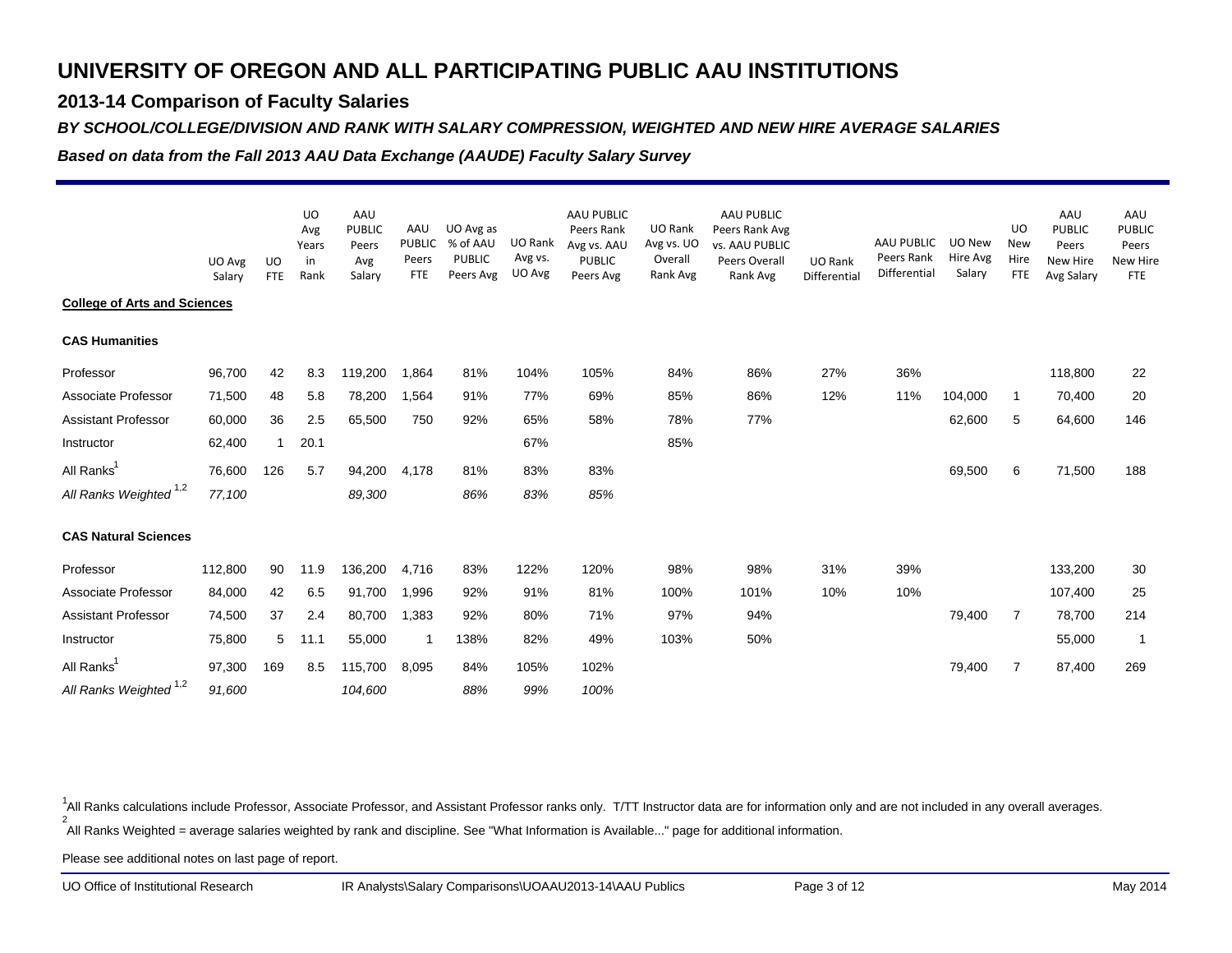### **2013-14 Comparison of Faculty Salaries**

#### *BY SCHOOL/COLLEGE/DIVISION AND RANK WITH SALARY COMPRESSION, WEIGHTED AND NEW HIRE AVERAGE SALARIES*

*Based on data from the Fall 2013 AAU Data Exchange (AAUDE) Faculty Salary Survey*

|                                     |                  |                         | <b>UO</b><br>Avg<br>Years | AAU<br><b>PUBLIC</b><br>Peers | AAU<br><b>PUBLIC</b> | UO Avg as<br>% of AAU      | UO Rank           | AAU PUBLIC<br>Peers Rank<br>Avg vs. AAU | UO Rank<br>Avg vs. UO | AAU PUBLIC<br>Peers Rank Avg<br>vs. AAU PUBLIC |                                | AAU PUBLIC                 | UO New             | <b>UO</b><br><b>New</b> | AAU<br><b>PUBLIC</b><br>Peers | AAU<br><b>PUBLIC</b><br>Peers |
|-------------------------------------|------------------|-------------------------|---------------------------|-------------------------------|----------------------|----------------------------|-------------------|-----------------------------------------|-----------------------|------------------------------------------------|--------------------------------|----------------------------|--------------------|-------------------------|-------------------------------|-------------------------------|
|                                     | UO Avg<br>Salary | <b>UO</b><br><b>FTE</b> | in<br>Rank                | Avg<br>Salary                 | Peers<br><b>FTE</b>  | <b>PUBLIC</b><br>Peers Avg | Avg vs.<br>UO Avg | <b>PUBLIC</b><br>Peers Avg              | Overall<br>Rank Avg   | Peers Overall<br>Rank Avg                      | <b>UO Rank</b><br>Differential | Peers Rank<br>Differential | Hire Avg<br>Salary | Hire<br><b>FTE</b>      | New Hire<br>Avg Salary        | <b>New Hire</b><br><b>FTE</b> |
| <b>College of Arts and Sciences</b> |                  |                         |                           |                               |                      |                            |                   |                                         |                       |                                                |                                |                            |                    |                         |                               |                               |
| <b>CAS Social Sciences</b>          |                  |                         |                           |                               |                      |                            |                   |                                         |                       |                                                |                                |                            |                    |                         |                               |                               |
| Professor                           | 117,900          | 44                      | 9.9                       | 144,200                       | 2,191                | 82%                        | 127%              | 127%                                    | 103%                  | 104%                                           | 42%                            | 46%                        |                    |                         | 158,100                       | 28                            |
| Associate Professor                 | 79,300           | 48                      | 7.5                       | 92,200                        | 1,641                | 86%                        | 86%               | 81%                                     | 95%                   | 101%                                           | 7%                             | 11%                        |                    |                         | 107,900                       | 36                            |
| <b>Assistant Professor</b>          | 72,400           | 38                      | 2.7                       | 80,000                        | 1,031                | 91%                        | 78%               | 71%                                     | 95%                   | 94%                                            |                                |                            | 71,000             | 3                       | 78,100                        | 178                           |
| Instructor                          |                  |                         |                           |                               |                      |                            |                   |                                         |                       |                                                |                                |                            |                    |                         |                               |                               |
| All Ranks <sup>1</sup>              | 90,400           | 130                     | 6.9                       | 113,100                       | 4,863                | 80%                        | 98%               | 100%                                    |                       |                                                |                                |                            | 71,000             | 3                       | 91,800                        | 242                           |
| All Ranks Weighted <sup>1,2</sup>   | 91,400           |                         |                           | 107,500                       |                      | 85%                        | 98%               | 102%                                    |                       |                                                |                                |                            |                    |                         |                               |                               |
| <b>CAS Total</b>                    |                  |                         |                           |                               |                      |                            |                   |                                         |                       |                                                |                                |                            |                    |                         |                               |                               |
| Professor                           | 110,300          | 176                     | 10.5                      | 134,600                       | 8,771                | 82%                        | 119%              | 119%                                    | 96%                   | 97%                                            | 35%                            | 41%                        |                    |                         | 138,000                       | 80                            |
| Associate Professor                 | 78,000           | 138                     | 6.6                       | 87,800                        | 5,201                | 89%                        | 84%               | 78%                                     | 93%                   | 96%                                            | 10%                            | 10%                        | 104,000            | -1                      | 98,500                        | 81                            |
| <b>Assistant Professor</b>          | 69,100           | 111                     | 2.5                       | 76,900                        | 3,164                | 90%                        | 75%               | 68%                                     | 90%                   | 90%                                            |                                |                            | 72,100             | 15                      | 74,700                        | 538                           |
| Instructor                          | 73,600           | 6                       | 6.7                       | 55,000                        | -1                   | 134%                       | 79%               | 49%                                     | 100%                  | 50%                                            |                                |                            |                    |                         | 55,000                        | -1                            |
| All Ranks <sup>1</sup>              | 89,000           | 425                     | 7.2                       | 109,700 17,136                |                      | 81%                        | 96%               | 97%                                     |                       |                                                |                                |                            | 74,100             | 16                      | 84,700                        | 699                           |
| All Ranks Weighted <sup>1,2</sup>   | 87,100           |                         |                           | 101,000                       |                      | 86%                        | 94%               | 96%                                     |                       |                                                |                                |                            |                    |                         |                               |                               |

2 All Ranks Weighted = average salaries weighted by rank and discipline. See "What Information is Available..." page for additional information. <sup>1</sup>All Ranks calculations include Professor, Associate Professor, and Assistant Professor ranks only. T/TT Instructor data are for information only and are not included in any overall averages.

Please see additional notes on last page of report.

UO Office of Institutional Research

IR Analysts\Salary Comparisons\UOAAU2013-14\AAU Publics Page 4 of 12 Page 4 of 12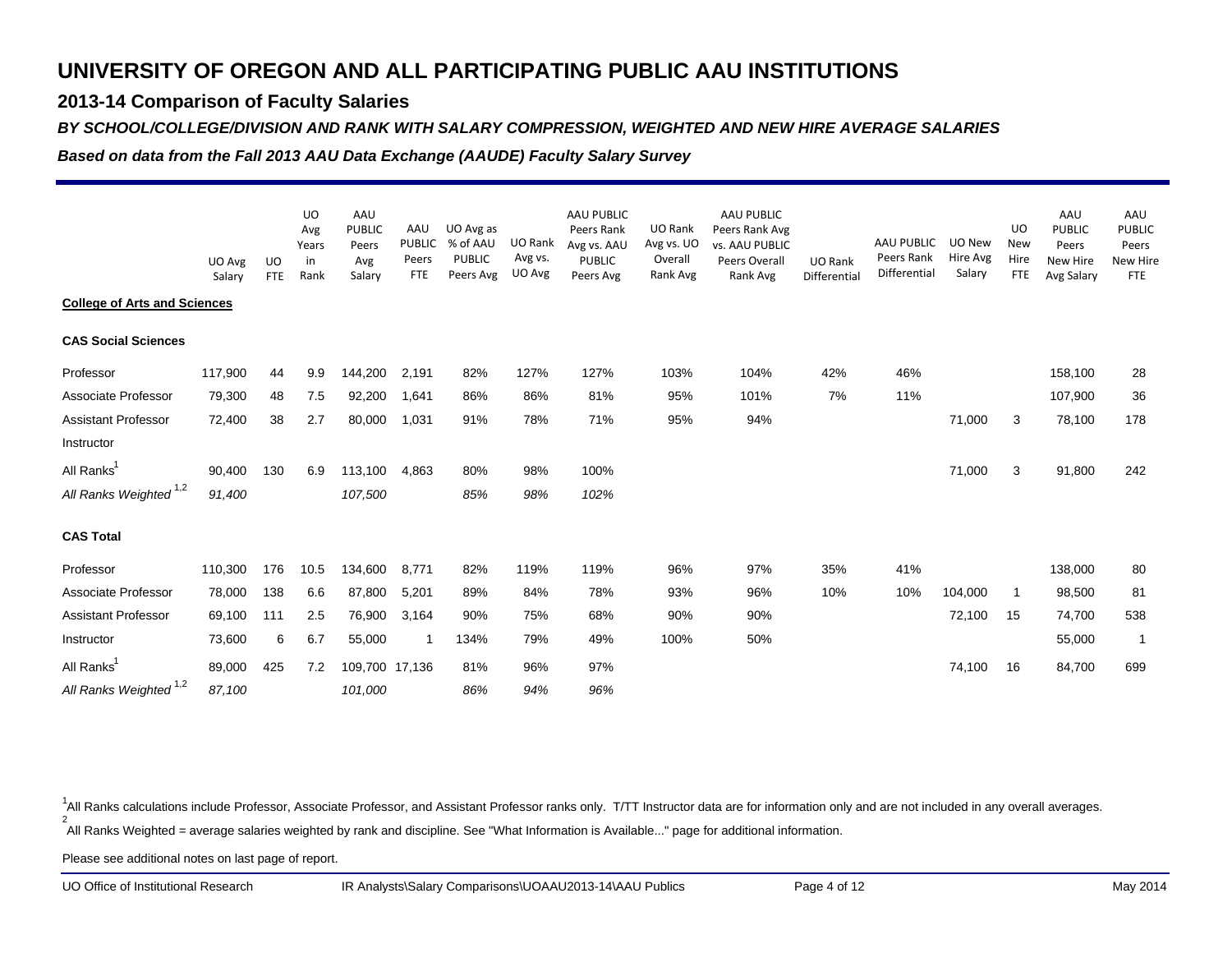### **2013-14 Comparison of Faculty Salaries**

#### *BY SCHOOL/COLLEGE/DIVISION AND RANK WITH SALARY COMPRESSION, WEIGHTED AND NEW HIRE AVERAGE SALARIES*

*Based on data from the Fall 2013 AAU Data Exchange (AAUDE) Faculty Salary Survey*

| <b>College of Education</b>       | UO Avg<br>Salary | UO<br><b>FTE</b> | <b>UO</b><br>Avg<br>Years<br>in<br>Rank | AAU<br><b>PUBLIC</b><br>Peers<br>Avg<br>Salary | AAU<br>PUBLIC<br>Peers<br><b>FTE</b> | UO Avg as<br>% of AAU<br><b>PUBLIC</b><br>Peers Avg | UO Rank<br>Avg vs.<br>UO Avg | AAU PUBLIC<br>Peers Rank<br>Avg vs. AAU<br><b>PUBLIC</b><br>Peers Avg | UO Rank<br>Avg vs. UO<br>Overall<br>Rank Avg | AAU PUBLIC<br>Peers Rank Avg<br>vs. AAU PUBLIC<br>Peers Overall<br>Rank Avg | UO Rank<br>Differential | AAU PUBLIC<br>Peers Rank<br>Differential | UO New<br>Hire Avg<br>Salary | UO<br>New<br>Hire<br><b>FTE</b> | AAU<br><b>PUBLIC</b><br>Peers<br>New Hire<br>Avg Salary | AAU<br><b>PUBLIC</b><br>Peers<br><b>New Hire</b><br><b>FTE</b> |
|-----------------------------------|------------------|------------------|-----------------------------------------|------------------------------------------------|--------------------------------------|-----------------------------------------------------|------------------------------|-----------------------------------------------------------------------|----------------------------------------------|-----------------------------------------------------------------------------|-------------------------|------------------------------------------|------------------------------|---------------------------------|---------------------------------------------------------|----------------------------------------------------------------|
| Professor                         | 149,600          | 12               | 8.5                                     | 117,700                                        | 635                                  | 127%                                                | 161%                         | 104%                                                                  | 130%                                         | 85%                                                                         | 62%                     | 32%                                      | 135,000                      |                                 | 124,000                                                 | 13                                                             |
| Associate Professor               | 92,300           | 18               | 4.1                                     | 81,700                                         | 570                                  | 113%                                                | 100%                         | 72%                                                                   | 110%                                         | 90%                                                                         | 24%                     | 10%                                      |                              |                                 | 89,900                                                  | 15                                                             |
| <b>Assistant Professor</b>        | 69,700           | 7                | 2.4                                     | 70,500                                         | 402                                  | 99%                                                 | 75%                          | 62%                                                                   | 91%                                          | 83%                                                                         |                         |                                          |                              |                                 | 64,700                                                  | 77                                                             |
| Instructor                        |                  |                  |                                         | 75,000                                         |                                      |                                                     |                              | 66%                                                                   |                                              | 68%                                                                         |                         |                                          |                              |                                 | 75,000                                                  |                                                                |
| All Ranks                         | 106,600          | 37               | 5.2                                     | 93,100                                         | 1,607                                | 115%                                                | 115%                         | 82%                                                                   |                                              |                                                                             |                         |                                          | 135,000                      |                                 | 75,700                                                  | 105                                                            |
| All Ranks Weighted <sup>1,2</sup> | 106,300          |                  |                                         | 91,400                                         |                                      | 116%                                                | 114%                         | 87%                                                                   |                                              |                                                                             |                         |                                          |                              |                                 |                                                         |                                                                |

2<sup>1</sup>All Ranks calculations include Professor, Associate Professor, and Assistant Professor ranks only. T/TT Instructor data are for information only and are not included in any overall averages.

All Ranks Weighted = average salaries weighted by rank and discipline. See "What Information is Available..." page for additional information.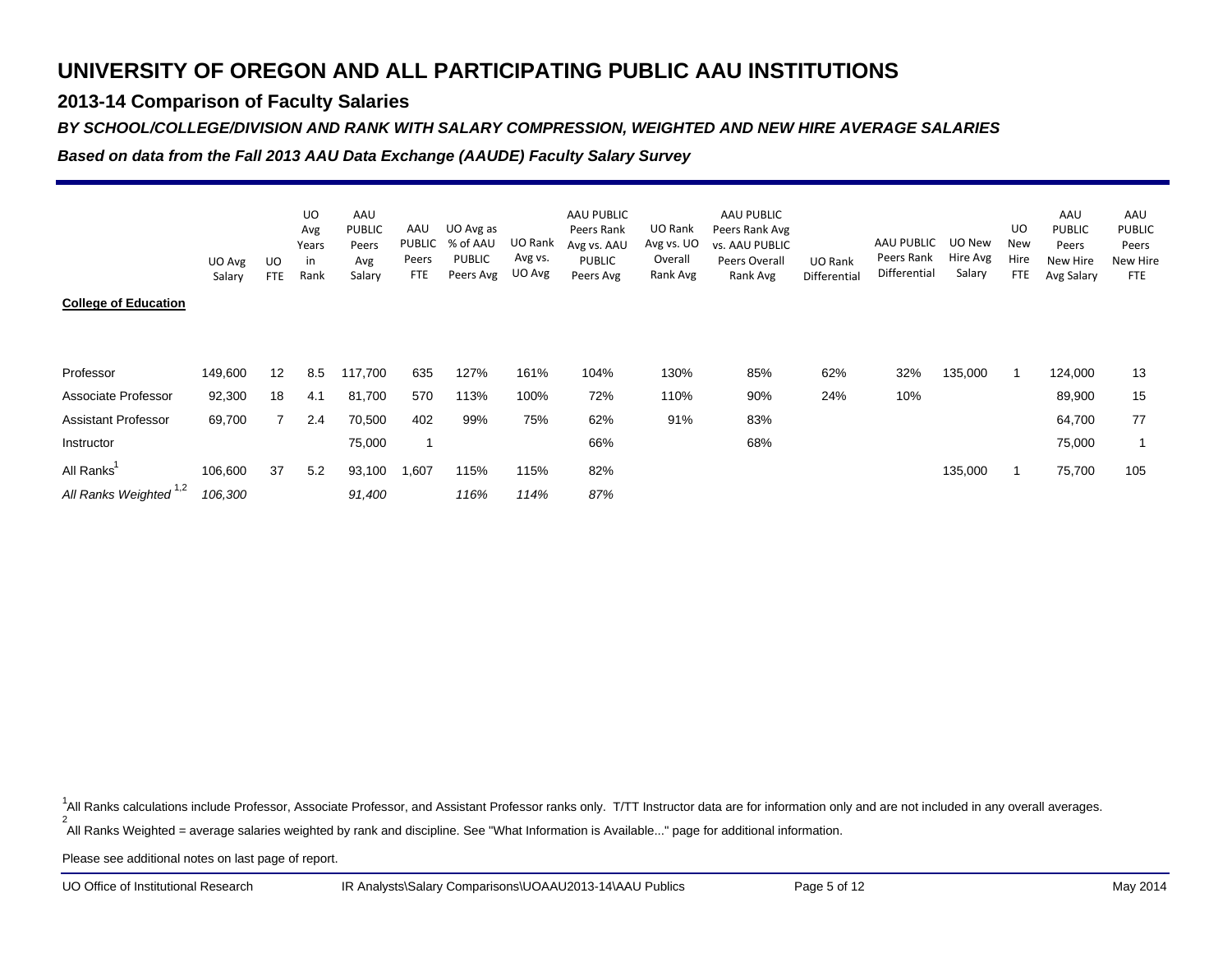### **2013-14 Comparison of Faculty Salaries**

#### *BY SCHOOL/COLLEGE/DIVISION AND RANK WITH SALARY COMPRESSION, WEIGHTED AND NEW HIRE AVERAGE SALARIES*

*Based on data from the Fall 2013 AAU Data Exchange (AAUDE) Faculty Salary Survey*

|                                      | UO Avg<br>Salary | UO<br><b>FTE</b> | UO<br>Avg<br>Years<br>in<br>Rank | AAU<br><b>PUBLIC</b><br>Peers<br>Avg<br>Salary | AAU<br>PUBLIC<br>Peers<br><b>FTE</b> | UO Avg as<br>% of AAU<br><b>PUBLIC</b><br>Peers Avg | UO Rank<br>Avg vs.<br>UO Avg | AAU PUBLIC<br>Peers Rank<br>Avg vs. AAU<br><b>PUBLIC</b><br>Peers Avg | UO Rank<br>Avg vs. UO<br>Overall<br>Rank Avg | AAU PUBLIC<br>Peers Rank Avg<br><b>vs. AAU PUBLIC</b><br>Peers Overall<br>Rank Avg | <b>UO Rank</b><br>Differential | AAU PUBLIC<br>Peers Rank<br>Differential | UO New<br>Hire Avg<br>Salary | UO<br>New<br>Hire<br><b>FTE</b> | AAU<br><b>PUBLIC</b><br>Peers<br>New Hire<br>Avg Salary | AAU<br><b>PUBLIC</b><br>Peers<br>New Hire<br><b>FTE</b> |
|--------------------------------------|------------------|------------------|----------------------------------|------------------------------------------------|--------------------------------------|-----------------------------------------------------|------------------------------|-----------------------------------------------------------------------|----------------------------------------------|------------------------------------------------------------------------------------|--------------------------------|------------------------------------------|------------------------------|---------------------------------|---------------------------------------------------------|---------------------------------------------------------|
| <b>Lundquist College of Business</b> |                  |                  |                                  |                                                |                                      |                                                     |                              |                                                                       |                                              |                                                                                    |                                |                                          |                              |                                 |                                                         |                                                         |
| Professor                            | 172,700          | 6                | 10.3                             | 218,400                                        | 794                                  | 79%                                                 | 186%                         | 193%                                                                  | 150%                                         | 158%                                                                               | 14%                            | 42%                                      |                              |                                 | 237,300                                                 | 14                                                      |
| Associate Professor                  | 159,600          | 14               | 5.5                              | 170,900                                        | 543                                  | 93%                                                 | 172%                         | 151%                                                                  | 191%                                         | 187%                                                                               | 10%                            | 5%                                       | 190,000                      |                                 | 187,400                                                 | 15                                                      |
| <b>Assistant Professor</b>           | 150,700          | 18               | 3.0                              | 165,600                                        | 642                                  | 91%                                                 | 163%                         | 146%                                                                  | 197%                                         | 194%                                                                               |                                |                                          | 161,000                      | 2                               | 156,000                                                 | 106                                                     |
| Instructor                           |                  |                  |                                  | 171,500                                        | 2                                    |                                                     |                              | 152%                                                                  |                                              | 156%                                                                               |                                |                                          |                              |                                 | 143,000                                                 |                                                         |
| All Ranks                            | 157,500          | 38               | 5.0                              | 188,300                                        | 1,979                                | 84%                                                 | 170%                         | 166%                                                                  |                                              |                                                                                    |                                |                                          | 170,700                      | 3                               | 167,900                                                 | 135                                                     |
| All Ranks Weighted <sup>1,2</sup>    | 161,600          |                  |                                  | 186,700                                        |                                      | 87%                                                 | 174%                         | 178%                                                                  |                                              |                                                                                    |                                |                                          |                              |                                 |                                                         |                                                         |

2<sup>1</sup>All Ranks calculations include Professor, Associate Professor, and Assistant Professor ranks only. T/TT Instructor data are for information only and are not included in any overall averages.

All Ranks Weighted = average salaries weighted by rank and discipline. See "What Information is Available..." page for additional information.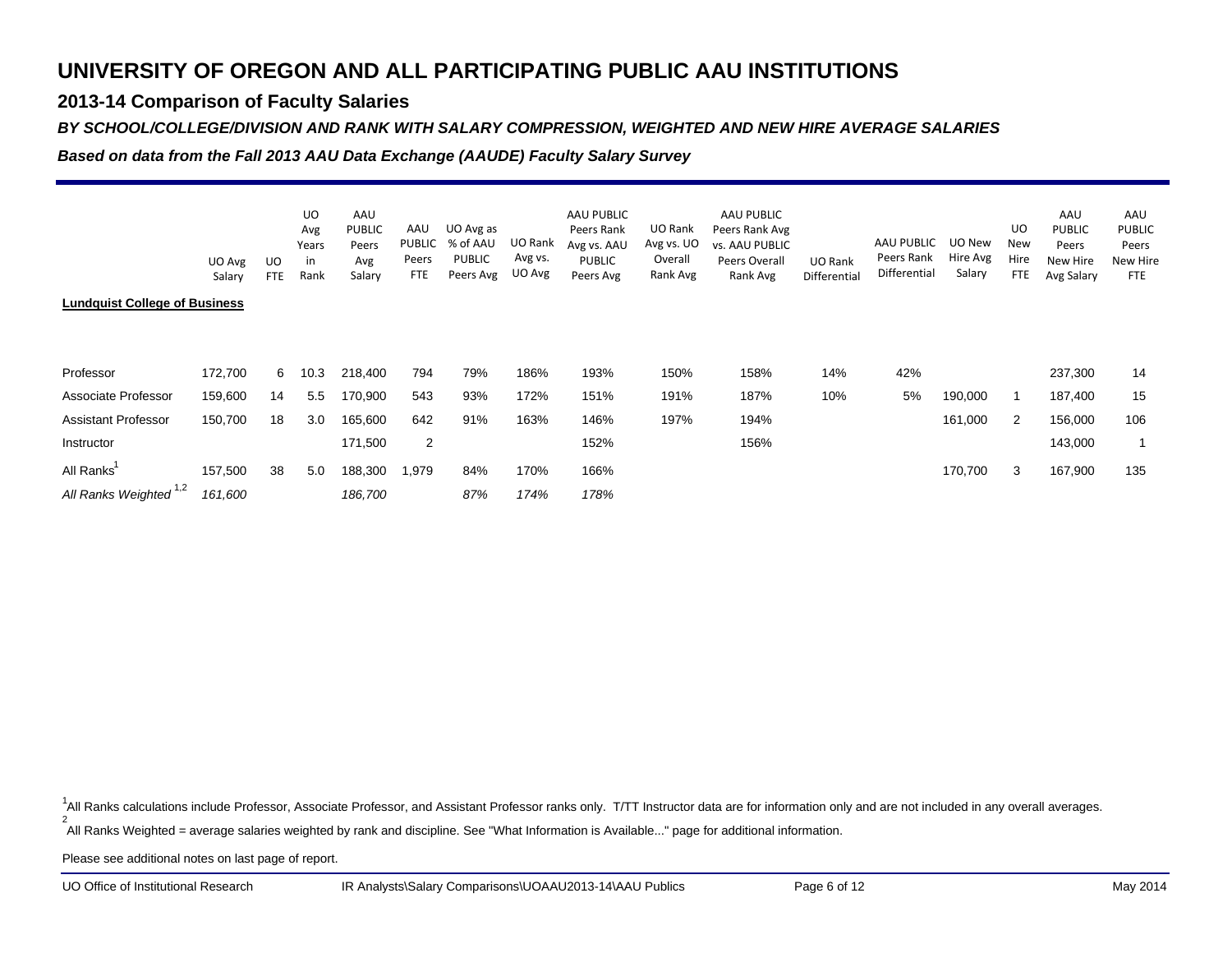### **2013-14 Comparison of Faculty Salaries**

#### *BY SCHOOL/COLLEGE/DIVISION AND RANK WITH SALARY COMPRESSION, WEIGHTED AND NEW HIRE AVERAGE SALARIES*

*Based on data from the Fall 2013 AAU Data Exchange (AAUDE) Faculty Salary Survey*

|                                       | UO Avg  | UO          | UO<br>Avg<br>Years<br>in | AAU<br><b>PUBLIC</b><br>Peers<br>Avg | AAU<br>PUBLIC<br>Peers | UO Avg as<br>% of AAU<br><b>PUBLIC</b> | UO Rank<br>Avg vs. | AAU PUBLIC<br>Peers Rank<br>Avg vs. AAU<br><b>PUBLIC</b> | UO Rank<br>Avg vs. UO<br>Overall | AAU PUBLIC<br>Peers Rank Avg<br>vs. AAU PUBLIC<br>Peers Overall | UO Rank      | AAU PUBLIC<br>Peers Rank | UO New<br>Hire Avg | UO<br>New<br>Hire | AAU<br><b>PUBLIC</b><br>Peers<br>New Hire | AAU<br><b>PUBLIC</b><br>Peers<br><b>New Hire</b> |
|---------------------------------------|---------|-------------|--------------------------|--------------------------------------|------------------------|----------------------------------------|--------------------|----------------------------------------------------------|----------------------------------|-----------------------------------------------------------------|--------------|--------------------------|--------------------|-------------------|-------------------------------------------|--------------------------------------------------|
|                                       | Salary  | <b>FTE</b>  | Rank                     | Salary                               | <b>FTE</b>             | Peers Avg                              | UO Avg             | Peers Avg                                                | Rank Avg                         | Rank Avg                                                        | Differential | Differential             | Salary             | <b>FTE</b>        | Avg Salary                                | <b>FTE</b>                                       |
| <b>Robert D. Clark Honors College</b> |         |             |                          |                                      |                        |                                        |                    |                                                          |                                  |                                                                 |              |                          |                    |                   |                                           |                                                  |
|                                       |         |             |                          |                                      |                        |                                        |                    |                                                          |                                  |                                                                 |              |                          |                    |                   |                                           |                                                  |
| Professor                             | 120,100 | $2^{\circ}$ | 11.6                     | 125,700                              | 2,091                  | 96%                                    | 130%               | 111%                                                     | 163%                             | 114%                                                            | 36%          | 37%                      |                    |                   | 108,500                                   | 22                                               |
| Associate Professor                   | 86,900  |             | 4.5                      | 83,300                               | 1,474                  | 104%                                   | 94%                | 74%                                                      | 118%                             | 76%                                                             | 19%          | 11%                      |                    |                   | 83,800                                    | 24                                               |
| <b>Assistant Professor</b>            | 69,600  | 4           | 3.4                      | 71,000                               | 768                    | 98%                                    | 75%                | 63%                                                      | 95%                              | 65%                                                             |              |                          |                    |                   | 69,100                                    | 122                                              |
| Instructor                            |         |             |                          |                                      |                        |                                        |                    |                                                          |                                  |                                                                 |              |                          |                    |                   |                                           |                                                  |
| All Ranks'                            | 86,700  | 13          | 5.3                      | 101,600                              | 4,333                  | 85%                                    | 94%                | 90%                                                      |                                  |                                                                 |              |                          |                    |                   | 76,400                                    | 168                                              |
| All Ranks Weighted 1,2                | 93,700  |             |                          | 95,000                               |                        | 99%                                    | 101%               | 91%                                                      |                                  |                                                                 |              |                          |                    |                   |                                           |                                                  |

*Note: Data for Clark Honors College peer comparators are based on disciplines represented in the College's faculty, and not the traditional 'Honors College' discipline located within the Humanities.*

2 All Ranks Weighted = average salaries weighted by rank and discipline. See "What Information is Available..." page for additional information. <sup>1</sup>All Ranks calculations include Professor, Associate Professor, and Assistant Professor ranks only. T/TT Instructor data are for information only and are not included in any overall averages.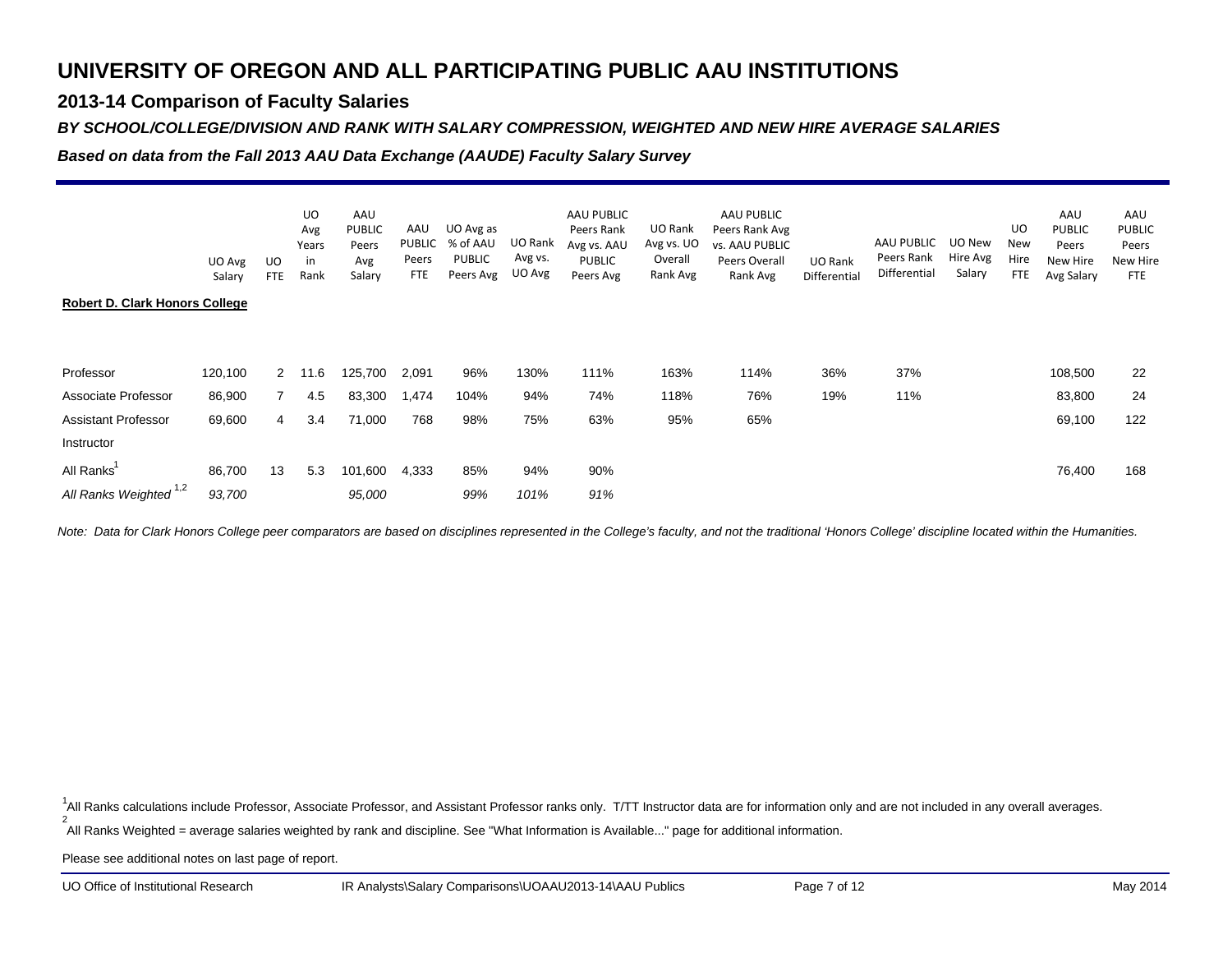### **2013-14 Comparison of Faculty Salaries**

#### *BY SCHOOL/COLLEGE/DIVISION AND RANK WITH SALARY COMPRESSION, WEIGHTED AND NEW HIRE AVERAGE SALARIES*

*Based on data from the Fall 2013 AAU Data Exchange (AAUDE) Faculty Salary Survey*

|                                               | UO Avg<br>Salary | UO.<br><b>FTE</b> | UO<br>Avg<br>Years<br>in<br>Rank | AAU<br><b>PUBLIC</b><br>Peers<br>Avg<br>Salary | AAU<br>PUBLIC<br>Peers<br><b>FTE</b> | UO Avg as<br>% of AAU<br><b>PUBLIC</b><br>Peers Avg | UO Rank<br>Avg vs.<br>UO Avg | AAU PUBLIC<br>Peers Rank<br>Avg vs. AAU<br><b>PUBLIC</b><br>Peers Avg | UO Rank<br>Avg vs. UO<br>Overall<br>Rank Avg | AAU PUBLIC<br>Peers Rank Avg<br>vs. AAU PUBLIC<br>Peers Overall<br>Rank Avg | UO Rank<br>Differential | AAU PUBLIC<br>Peers Rank<br>Differential | UO New<br>Hire Avg<br>Salary | UO<br>New<br>Hire<br><b>FTE</b> | AAU<br><b>PUBLIC</b><br>Peers<br>New Hire<br>Avg Salary | AAU<br><b>PUBLIC</b><br>Peers<br><b>New Hire</b><br><b>FTE</b> |
|-----------------------------------------------|------------------|-------------------|----------------------------------|------------------------------------------------|--------------------------------------|-----------------------------------------------------|------------------------------|-----------------------------------------------------------------------|----------------------------------------------|-----------------------------------------------------------------------------|-------------------------|------------------------------------------|------------------------------|---------------------------------|---------------------------------------------------------|----------------------------------------------------------------|
| <b>School of Journalism and Communication</b> |                  |                   |                                  |                                                |                                      |                                                     |                              |                                                                       |                                              |                                                                             |                         |                                          |                              |                                 |                                                         |                                                                |
|                                               |                  |                   |                                  |                                                |                                      |                                                     |                              |                                                                       |                                              |                                                                             |                         |                                          |                              |                                 |                                                         |                                                                |
| Professor                                     | 103,500          | 8                 | 7.7                              | 120,300                                        | 129                                  | 86%                                                 | 112%                         | 106%                                                                  | 90%                                          | 87%                                                                         | 31%                     | 32%                                      |                              |                                 | 101,700                                                 |                                                                |
| Associate Professor                           | 75,100           | 8                 | 14.1                             | 84,200                                         | 155                                  | 89%                                                 | 81%                          | 74%                                                                   | 90%                                          | 92%                                                                         | 6%                      | 12%                                      |                              |                                 | 84,600                                                  | 4                                                              |
| Assistant Professor                           | 69,900           | 9                 | 2.7                              | 70,100                                         | 100                                  | 100%                                                | 75%                          | 62%                                                                   | 91%                                          | 82%                                                                         |                         |                                          | 73,000                       | $\overline{2}$                  | 57,200                                                  | 13                                                             |
| Instructor                                    |                  |                   |                                  | 76,400                                         |                                      |                                                     |                              | 67%                                                                   |                                              | 70%                                                                         |                         |                                          |                              |                                 |                                                         |                                                                |
| All Ranks                                     | 82,300           | 25                | 7.9                              | 92,700                                         | 384                                  | 89%                                                 | 89%                          | 82%                                                                   |                                              |                                                                             |                         |                                          | 73,000                       | $\overline{2}$                  | 65,800                                                  | 18                                                             |
| All Ranks Weighted 1,2                        | 83,900           |                   |                                  | 93,100                                         |                                      | 90%                                                 | 90%                          | 89%                                                                   |                                              |                                                                             |                         |                                          |                              |                                 |                                                         |                                                                |

2<sup>1</sup>All Ranks calculations include Professor, Associate Professor, and Assistant Professor ranks only. T/TT Instructor data are for information only and are not included in any overall averages.

All Ranks Weighted = average salaries weighted by rank and discipline. See "What Information is Available..." page for additional information.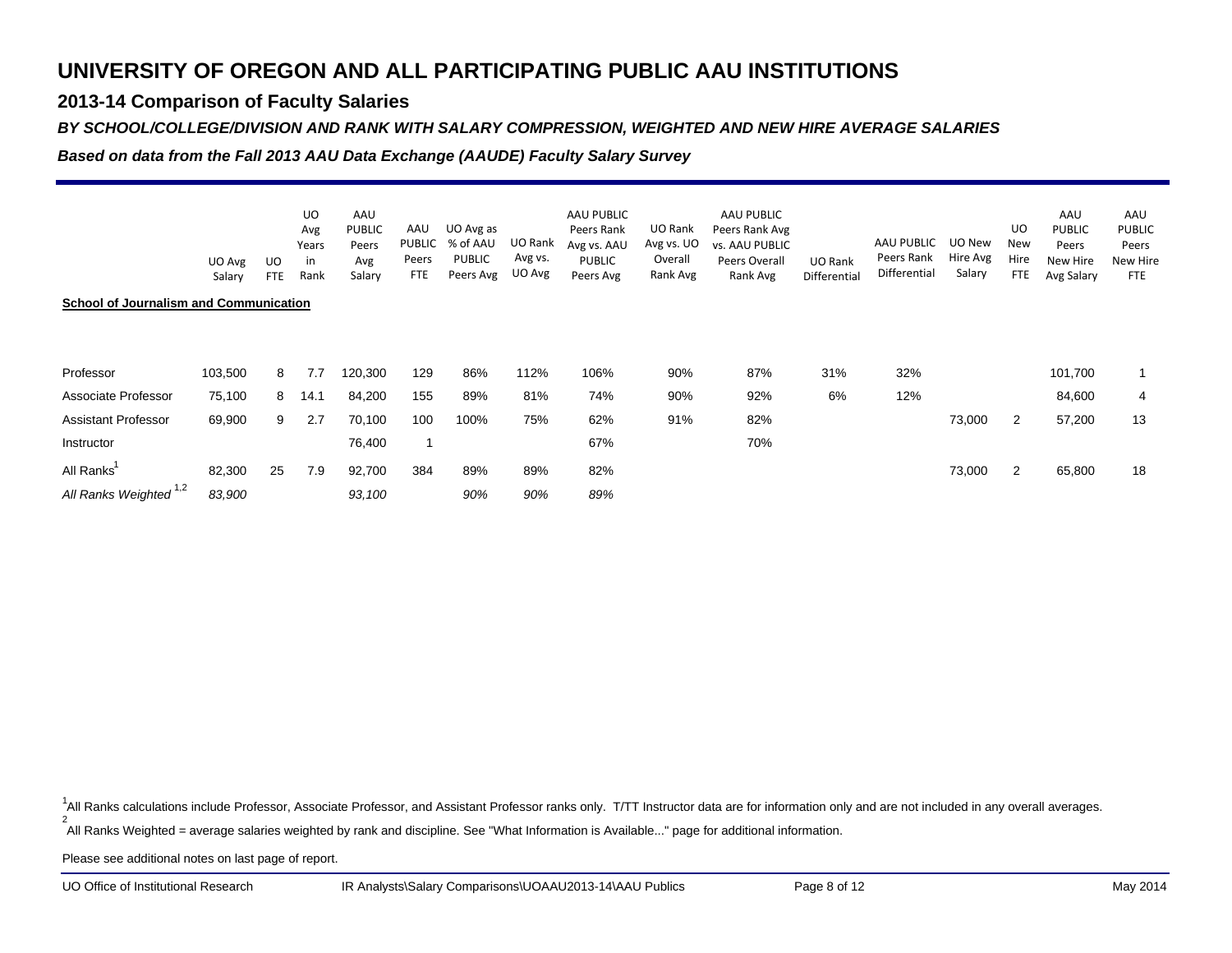### **2013-14 Comparison of Faculty Salaries**

#### *BY SCHOOL/COLLEGE/DIVISION AND RANK WITH SALARY COMPRESSION, WEIGHTED AND NEW HIRE AVERAGE SALARIES*

*Based on data from the Fall 2013 AAU Data Exchange (AAUDE) Faculty Salary Survey*

|                                            |                  |                         | <b>UO</b><br>Avg    | AAU<br><b>PUBLIC</b>   | AAU                                  | UO Avg as                              |                              | AAU PUBLIC<br>Peers Rank                  | UO Rank                           | AAU PUBLIC<br>Peers Rank Avg                |                         |                                          |                              | UO                               | AAU<br><b>PUBLIC</b>            | AAU<br><b>PUBLIC</b>                   |
|--------------------------------------------|------------------|-------------------------|---------------------|------------------------|--------------------------------------|----------------------------------------|------------------------------|-------------------------------------------|-----------------------------------|---------------------------------------------|-------------------------|------------------------------------------|------------------------------|----------------------------------|---------------------------------|----------------------------------------|
|                                            | UO Avg<br>Salary | <b>UO</b><br><b>FTE</b> | Years<br>in<br>Rank | Peers<br>Avg<br>Salary | <b>PUBLIC</b><br>Peers<br><b>FTE</b> | % of AAU<br><b>PUBLIC</b><br>Peers Avg | UO Rank<br>Avg vs.<br>UO Avg | Avg vs. AAU<br><b>PUBLIC</b><br>Peers Avg | Avg vs. UO<br>Overall<br>Rank Avg | vs. AAU PUBLIC<br>Peers Overall<br>Rank Avg | UO Rank<br>Differential | AAU PUBLIC<br>Peers Rank<br>Differential | UO New<br>Hire Avg<br>Salary | <b>New</b><br>Hire<br><b>FTE</b> | Peers<br>New Hire<br>Avg Salary | Peers<br><b>New Hire</b><br><b>FTE</b> |
| <b>School of Law</b>                       |                  |                         |                     |                        |                                      |                                        |                              |                                           |                                   |                                             |                         |                                          |                              |                                  |                                 |                                        |
|                                            |                  |                         |                     |                        |                                      |                                        |                              |                                           |                                   |                                             |                         |                                          |                              |                                  |                                 |                                        |
| Professor                                  | 161,200          | 13                      | 14.6                | 201,500                | 680                                  | 80%                                    | 174%                         | 178%                                      | 140%                              | 146%                                        | 25%                     | 59%                                      |                              |                                  | 210,500                         | 9                                      |
| Associate Professor                        | 137,800          | 6                       | 3.0                 | 135,100                | 118                                  | 102%                                   | 149%                         | 119%                                      | 165%                              | 148%                                        | 26%                     | -9%                                      |                              |                                  | 133,500                         | 8                                      |
| <b>Assistant Professor</b>                 | 113,500          | $\overline{7}$          | 3.1                 | 145,800                | 73                                   | 78%                                    | 122%                         | 129%                                      | 148%                              | 171%                                        |                         |                                          |                              |                                  | 133,700                         | 10                                     |
| Instructor                                 |                  |                         |                     |                        |                                      |                                        |                              |                                           |                                   |                                             |                         |                                          |                              |                                  |                                 |                                        |
| All Ranks                                  | 143,000          | 26                      | 8.8                 | 187,900                | 871                                  | 76%                                    | 154%                         | 166%                                      |                                   |                                             |                         |                                          |                              |                                  | 159,200                         | 27                                     |
| All Ranks Weighted <sup>1,2</sup>          | 138,800          |                         |                     | 163,000                |                                      | 85%                                    | 149%                         | 155%                                      |                                   |                                             |                         |                                          |                              |                                  |                                 |                                        |
| <b>Associate &amp; Asssistant Combined</b> |                  |                         |                     |                        |                                      |                                        |                              |                                           |                                   |                                             |                         |                                          |                              |                                  |                                 |                                        |
| Professor                                  | 161,200          | 13                      | 14.6                | 201,500                | 680                                  | 80%                                    | 174%                         | 178%                                      | 140%                              | 146%                                        | 39%                     | 55%                                      |                              |                                  | 210,500                         | 9                                      |
| Assoc/Assist Combined                      | 124,700          | 13                      | 3.0                 | 139,200                | 191                                  | 90%                                    | 135%                         | 123%                                      | 155%                              | 156%                                        |                         |                                          |                              |                                  | 133,600                         | 18                                     |
| All Ranks <sup>1</sup>                     | 143,000          | 26                      | 8.8                 | 187,900                | 871                                  | 76%                                    | 154%                         | 166%                                      |                                   |                                             |                         |                                          |                              |                                  | 159,200                         | 27                                     |
| All Ranks Weighted 1,2                     | 138,800          |                         |                     | 163,000                |                                      | 85%                                    | 149%                         | 155%                                      |                                   |                                             |                         |                                          |                              |                                  |                                 |                                        |

*Note: Combined averages for associate and assistant professors are provided to allow comparison with institutions that use only two ranks for Law professors.*

2<sup>1</sup>All Ranks calculations include Professor, Associate Professor, and Assistant Professor ranks only. T/TT Instructor data are for information only and are not included in any overall averages.

All Ranks Weighted = average salaries weighted by rank and discipline. See "What Information is Available..." page for additional information.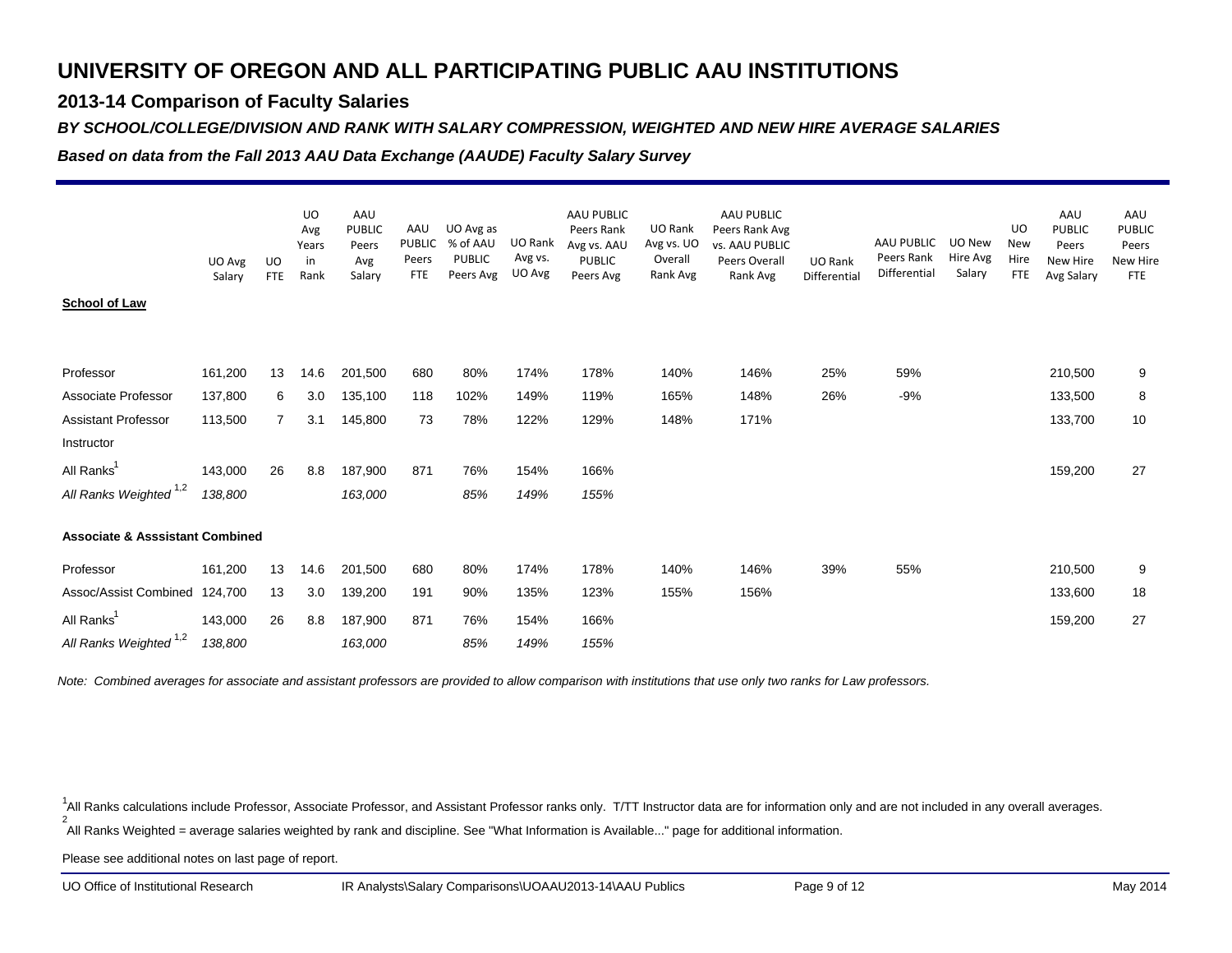### **2013-14 Comparison of Faculty Salaries**

#### *BY SCHOOL/COLLEGE/DIVISION AND RANK WITH SALARY COMPRESSION, WEIGHTED AND NEW HIRE AVERAGE SALARIES*

*Based on data from the Fall 2013 AAU Data Exchange (AAUDE) Faculty Salary Survey*

|                                  | UO Avg | UO                | <b>UO</b><br>Avg<br>Years<br>in | AAU<br><b>PUBLIC</b><br>Peers<br>Avg | AAU<br>PUBLIC<br>Peers<br><b>FTE</b> | UO Avg as<br>% of AAU<br><b>PUBLIC</b><br>Peers Avg | UO Rank<br>Avg vs.<br>UO Avg | AAU PUBLIC<br>Peers Rank<br>Avg vs. AAU<br>PUBLIC | UO Rank<br>Avg vs. UO<br>Overall<br>Rank Avg | AAU PUBLIC<br>Peers Rank Avg<br>vs. AAU PUBLIC<br>Peers Overall | UO Rank      | AAU PUBLIC<br>Peers Rank<br>Differential | UO New<br>Hire Avg<br>Salary | UO<br>New<br>Hire<br><b>FTE</b> | AAU<br><b>PUBLIC</b><br>Peers<br>New Hire | AAU<br><b>PUBLIC</b><br>Peers<br><b>New Hire</b> |
|----------------------------------|--------|-------------------|---------------------------------|--------------------------------------|--------------------------------------|-----------------------------------------------------|------------------------------|---------------------------------------------------|----------------------------------------------|-----------------------------------------------------------------|--------------|------------------------------------------|------------------------------|---------------------------------|-------------------------------------------|--------------------------------------------------|
| <b>School of Music and Dance</b> | Salary | <b>FTE</b>        | Rank                            | Salary                               |                                      |                                                     |                              | Peers Avg                                         |                                              | Rank Avg                                                        | Differential |                                          |                              |                                 | Avg Salary                                | <b>FTE</b>                                       |
| Professor                        | 81,400 | 10                | 5.7                             | 102,600                              | 551                                  | 79%                                                 | 88%                          | 91%                                               | 71%                                          | 74%                                                             | 20%          | 25%                                      |                              |                                 | 103,000                                   | 5                                                |
| Associate Professor              | 63,000 | 23                | 8.1                             | 74,300                               | 400                                  | 85%                                                 | 68%                          | 66%                                               | 75%                                          | 81%                                                             | 11%          | 10%                                      | 75,000                       |                                 | 86,700                                    | 8                                                |
| <b>Assistant Professor</b>       | 53,200 | $12 \overline{ }$ | 2.5                             | 62,500                               | 179                                  | 85%                                                 | 57%                          | 55%                                               | 70%                                          | 73%                                                             |              |                                          | 53,000                       |                                 | 56,900                                    | 26                                               |
| Instructor                       |        |                   |                                 |                                      |                                      |                                                     |                              |                                                   |                                              |                                                                 |              |                                          |                              |                                 |                                           |                                                  |
| All Ranks'                       | 64,500 | 45                | 6.1                             | 86,200                               | 1,130                                | 75%                                                 | 70%                          | 76%                                               |                                              |                                                                 |              |                                          | 64,000                       | 2                               | 69,000                                    | 39                                               |
| All Ranks Weighted 1,2           | 66,700 |                   |                                 | 81,000                               |                                      | 82%                                                 | 72%                          | 77%                                               |                                              |                                                                 |              |                                          |                              |                                 |                                           |                                                  |

2<sup>1</sup>All Ranks calculations include Professor, Associate Professor, and Assistant Professor ranks only. T/TT Instructor data are for information only and are not included in any overall averages.

All Ranks Weighted = average salaries weighted by rank and discipline. See "What Information is Available..." page for additional information.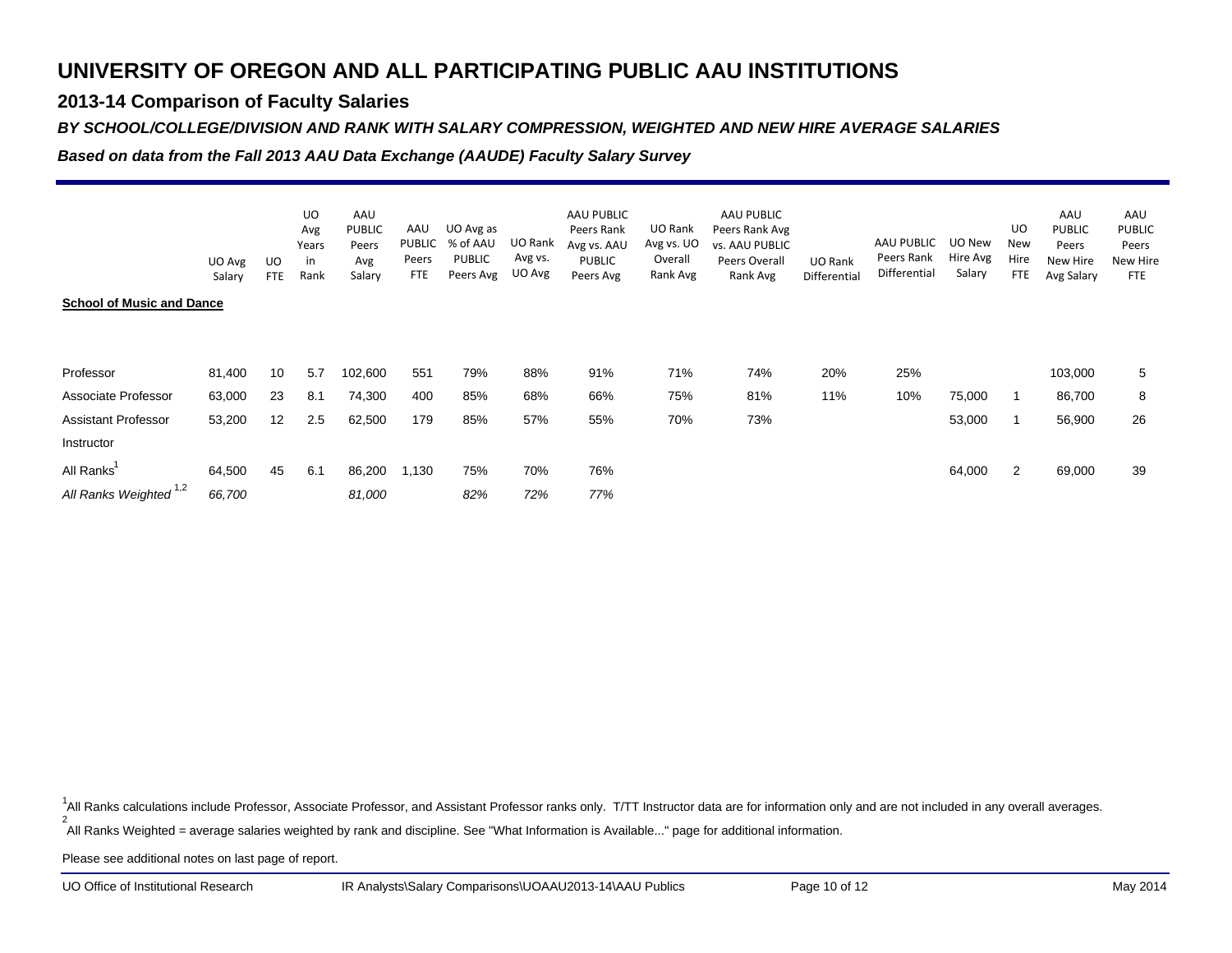### **2013-14 Comparison of Faculty Salaries**

#### *BY SCHOOL/COLLEGE/DIVISION AND RANK WITH SALARY COMPRESSION, WEIGHTED AND NEW HIRE AVERAGE SALARIES*

*Based on data from the Fall 2013 AAU Data Exchange (AAUDE) Faculty Salary Survey*

| <b>University Totals</b>                                   | UO Avg<br>Salary | UO<br><b>FTE</b> | <b>UO</b><br>Avg<br>Years<br>in<br>Rank | AAU<br><b>PUBLIC</b><br>Peers<br>Avg<br>Salary | AAU<br>PUBLIC<br>Peers<br><b>FTE</b> | UO Avg as<br>% of AAU<br><b>PUBLIC</b><br>Peers Avg | UO Rank<br>Avg vs.<br>UO Avg | AAU PUBLIC<br>Peers Rank<br>Avg vs. AAU<br><b>PUBLIC</b><br>Peers Avg | UO Rank<br>Avg vs. UO<br>Overall<br>Rank Avg | AAU PUBLIC<br>Peers Rank Avg<br>vs. AAU PUBLIC<br>Peers Overall<br>Rank Avg | UO Rank<br>Differential | AAU PUBLIC<br>Peers Rank<br>Differential | UO New<br>Hire Avg<br>Salary | UO<br>New<br>Hire<br><b>FTE</b> | AAU<br><b>PUBLIC</b><br>Peers<br>New Hire<br>Avg Salary | AAU<br><b>PUBLIC</b><br>Peers<br>New Hire<br><b>FTE</b> |
|------------------------------------------------------------|------------------|------------------|-----------------------------------------|------------------------------------------------|--------------------------------------|-----------------------------------------------------|------------------------------|-----------------------------------------------------------------------|----------------------------------------------|-----------------------------------------------------------------------------|-------------------------|------------------------------------------|------------------------------|---------------------------------|---------------------------------------------------------|---------------------------------------------------------|
| Professor                                                  | 114,800          | 246              | 10.5                                    | 138,400                                        | 14,330                               | 83%                                                 | 124%                         | 122%                                                                  | 100%                                         | 100%                                                                        | 34%                     | 42%                                      | 112,500                      | $\overline{2}$                  | 145,000                                                 | 148                                                     |
| Associate Professor                                        | 83,700           | 252              | 7.0                                     | 91,200                                         | 9,156                                | 92%                                                 | 90%                          | 81%                                                                   | 100%                                         | 100%                                                                        | 8%                      | 5%                                       | 123,000                      | 3                               | 102,200                                                 | 172                                                     |
| <b>Assistant Professor</b>                                 | 76,500           | 197              | 2.7                                     | 85,400                                         | 5,771                                | 90%                                                 | 83%                          | 75%                                                                   | 100%                                         | 100%                                                                        |                         |                                          | 79,000                       | 23                              | 81,400                                                  | 965                                                     |
| Instructor <sup>^</sup>                                    | 73,600           | 6                | 6.7                                     | 109,900                                        | 5                                    | 67%                                                 | 79%                          | 97%                                                                   | 100%                                         | 100%                                                                        |                         |                                          |                              |                                 | 91,000                                                  | 3                                                       |
| All Institution<br>All Institution Weighted <sup>1,2</sup> | 92,700<br>92,900 | 695              | 7.0                                     | 113,200<br>104,900                             | 29,257                               | 82%<br>89%                                          | 100%<br>100%                 | 100%<br>100%                                                          |                                              |                                                                             |                         |                                          | 86,100                       | 28                              | 104,900                                                 | 1,285                                                   |

2<sup>1</sup>All Ranks calculations include Professor, Associate Professor, and Assistant Professor ranks only. T/TT Instructor data are for information only and are not included in any overall averages.

All Ranks Weighted = average salaries weighted by rank and discipline. See "What Information is Available..." page for additional information.